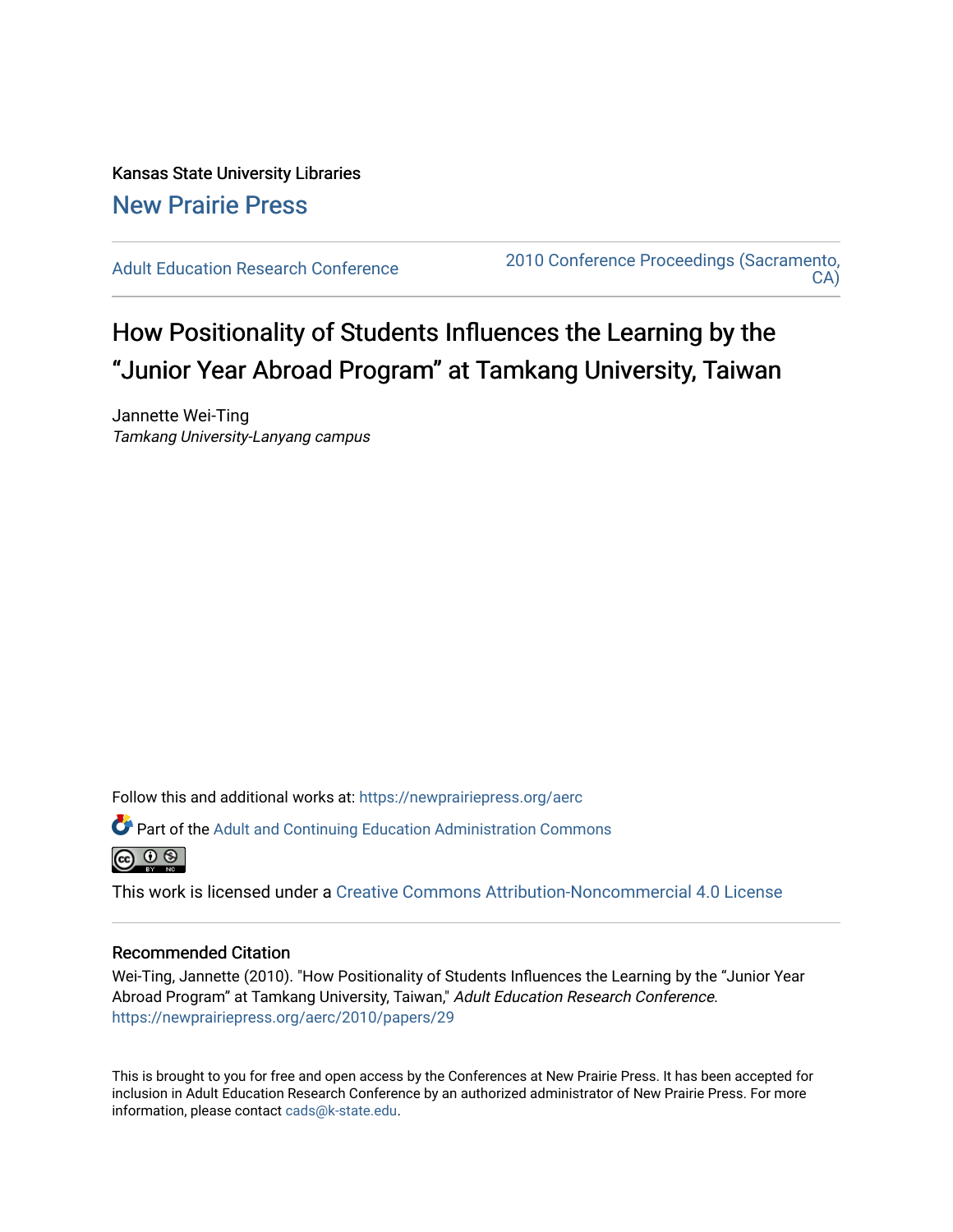# **How Positionality of Students Influences the Learning by the "Junior Year Abroad Program" at Tamkang University, Taiwan**

Jannette Wei-Ting Wang Gutierrez, Tamkang University-Lanyang Campus, Taiwan

*Abstract: The purpose of this is to better understand and deeper explore how the positionalities of students of Tamkang University shape their intercultural learning experiences in their Junior Abroad year. Three conclusions found in the study: Political identity as an important element, being ignored and powerless in the classroom and Personal Growth gained through the JYAP.* 

# **Introduction**

Among the local national and private universities, Tamkang University (TKU) was the first institution of higher education to inaugurate the Junior Year Abroad Program (JYAP) in Taiwan, the Republic of China. In fact, TKU has for many years been committed to promoting internationalization. In July of 1992, when the Ministry of Education (MOE) promulgated the regulations regarding undergraduates studying abroad TKU has been actively internationalizing itself and putting emphasis on information and future-oriented education in the past decades. Because of Tamkang's ceaseless efforts, in 1994 the MOE finally approved Tamkang's petition to permit male undergraduates to spend their junior year studying abroad as well. Under this program, the credits they earn at the host universities can be transferred to their home university, thereby paving the way for local undergraduates to study for one-year at overseas universities during their four years of college education, marking a new milestone in the history of the higher education of Taiwan. In 1995, the Academic Exchange Committee changed its designation to International Exchange Committee (IEC) has established academic cooperation with over 104 universities in the five continents, 28 countries with the aim of training students to acquire a global outlook and to better understand and appreciate other cultures. This year, a total of 453 students from TKU are studying abroad at our sister universities under the JYAP (2009-2010 Tamkang University Catalog).

 Not only Tamkang University sees an urgent need to educate youth in Taiwan about global concerns and responsibilities, there have been other universities joined to provide a year abroad programs in the recent years. The rationales behind these programs are the beliefs that international travel has long been viewed as one method of introducing such global perspectives into the lives of young people. Many claims have been made about the effects of foreign travel on personality, including increased independence and tolerance, and a greater openness or receptivity to other people in the world. Unfortunately, the benefits attributed to participation in international exchange have largely been explained and defended by anecdotal evidence rather than empirical study.

The purpose of this is to better understand and deeper explore how the positionalities of students of Tamkang University shape their intercultural learning experiences in their Junior Abroad year. In this study, the positionality refers to the place one occupies in the societal hierarchy and is usually defined by the major categories of gender, race, class, sexual orientation, and or disability. The positionality of the teachers and learners, in particular the racial category of whiteness, emerged as a key power relationship mediating classroom dynamics. Johnson-Bailey and Cervero suggest that the facilitation model of teaching and learning does not account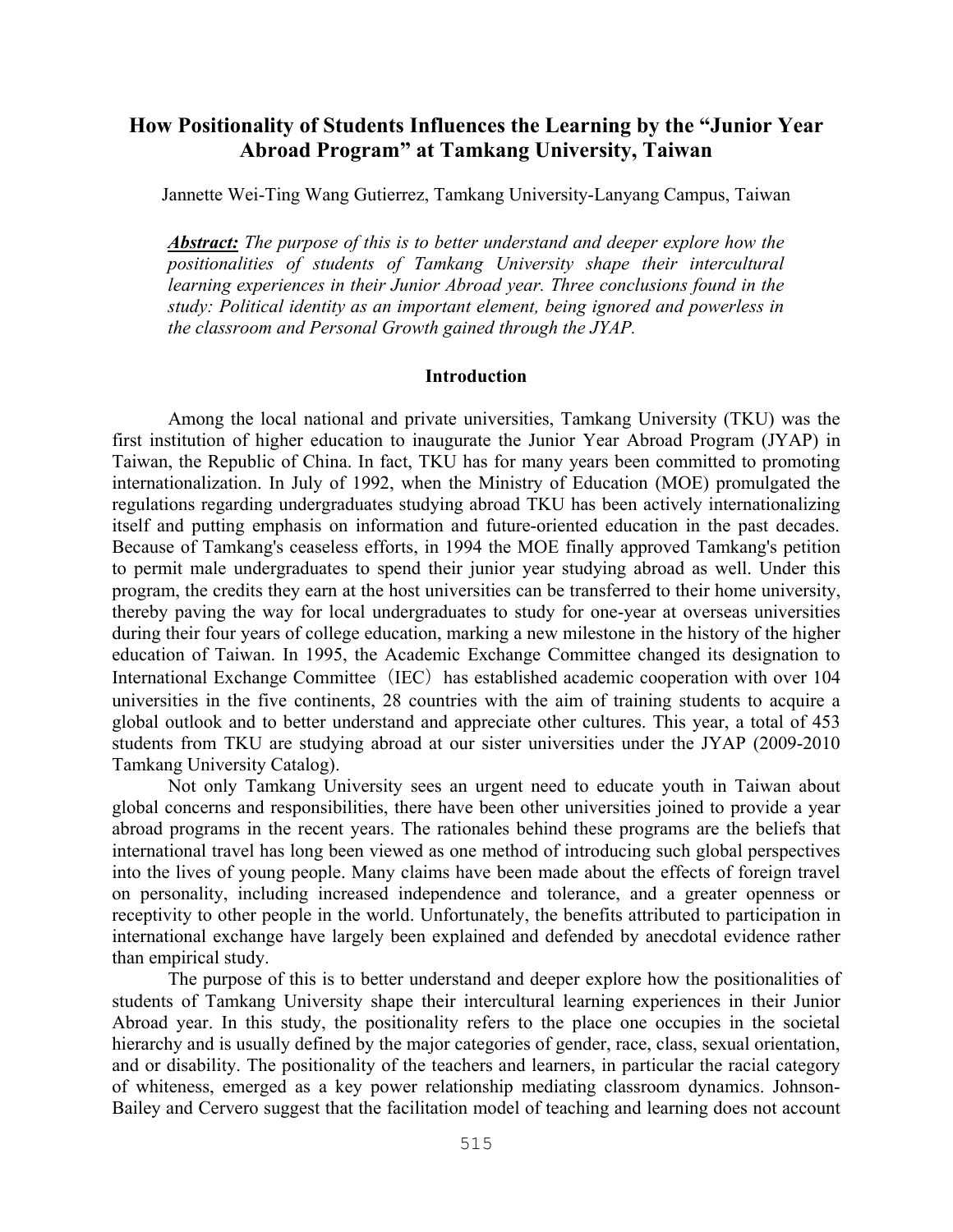well for these dynamics and that further efforts are needed to better understand how societal power relations affect teaching and learning efforts and what responses adult educators can make to negotiate these issues. Therefore, the purpose of the study is to explore how the positionality of students shapes their intercultural learning experiences in their Junior Abroad year. In this study, the positionality refers to the place one occupies in the societal hierarchy and is usually defined by the major categories of gender, race, class, sexual orientation, and or disability.

# **Literature Review**

By the time passing, globalization has stridden forward the field of higher education. There are more and more universities provide a great quantity undergraduate students going out to earn credits from overseas universities. Furthermore, from the perspective of Ellingboe (1997), she considered internationalization in education field as a process to merge international thoughts into a college or university system. She said, "it is an ongoing, future-oriented, interdisciplinary, leadership-driven vision that involves top administrators creating an institutional vision and motivating people in both academic affairs and student affairs units to change an entire system to think globally, comparatively, and collaboratively while reacting to multi-dimensional environmental changes in global political, economic, social, and cultural arenas (Ellingboe, l996a)." And she also mentioned the practical methods for campuses and professors.

For campuses, there are some components about an internationalized environment. For example, they have to provide world languages and area studies courses for students learning. Moreover, they should not only increase international diversity in campus but also provide international teaching, research, and consulting opportunities for faculty (including travel grants and fellowships) among students, faculty, and scholars. Besides, they need to establish partnerships and networks with universities across the globe and give international study, work, research programs and internship service opportunities for students (including scholarships). From the research of Dhanasobhon, Hill and Lakey made a survey for 250 completed questionnaires from Thai students who will be back to their hometown from United States. And they found out that the participation of students was not strongly affected by interpersonal and mass communication channel. On the contrary, it just occupied 6%of the total variation in the student complexity. On the other hand, fluently speaking ability, acculturation motivation, and interaction potential were seen as important factors in the research. Besides, English fluency, interaction potential and media availability didn't influence one's perceptual complexity straightly. However, it was found that the acculturation movement can decide the level of people's perceptions of the host society. This article serves the purpose of the understanding of how communication patterns impacts students while they are overseas. Thus, it helps the research to take a look at how TKU JYAP students navigate their life and how this facet plays a role in their learning.

In Lyakhovetska's research, he interviewed different international students from various countries. And the finding showed that classroom participation presented challenges for students from non-English speaking countries since they were uncertain of their English skills, lacked background in Canadian issues, and not used to participating is spontaneous classroom debates. Moreover, they found it was hard to participate in the courses focused on provincial matters. They also needed explanation of specific terminology and cultural phenomena but they did enjoy participation in international issues from the courses. Besides, only few interviewees took part in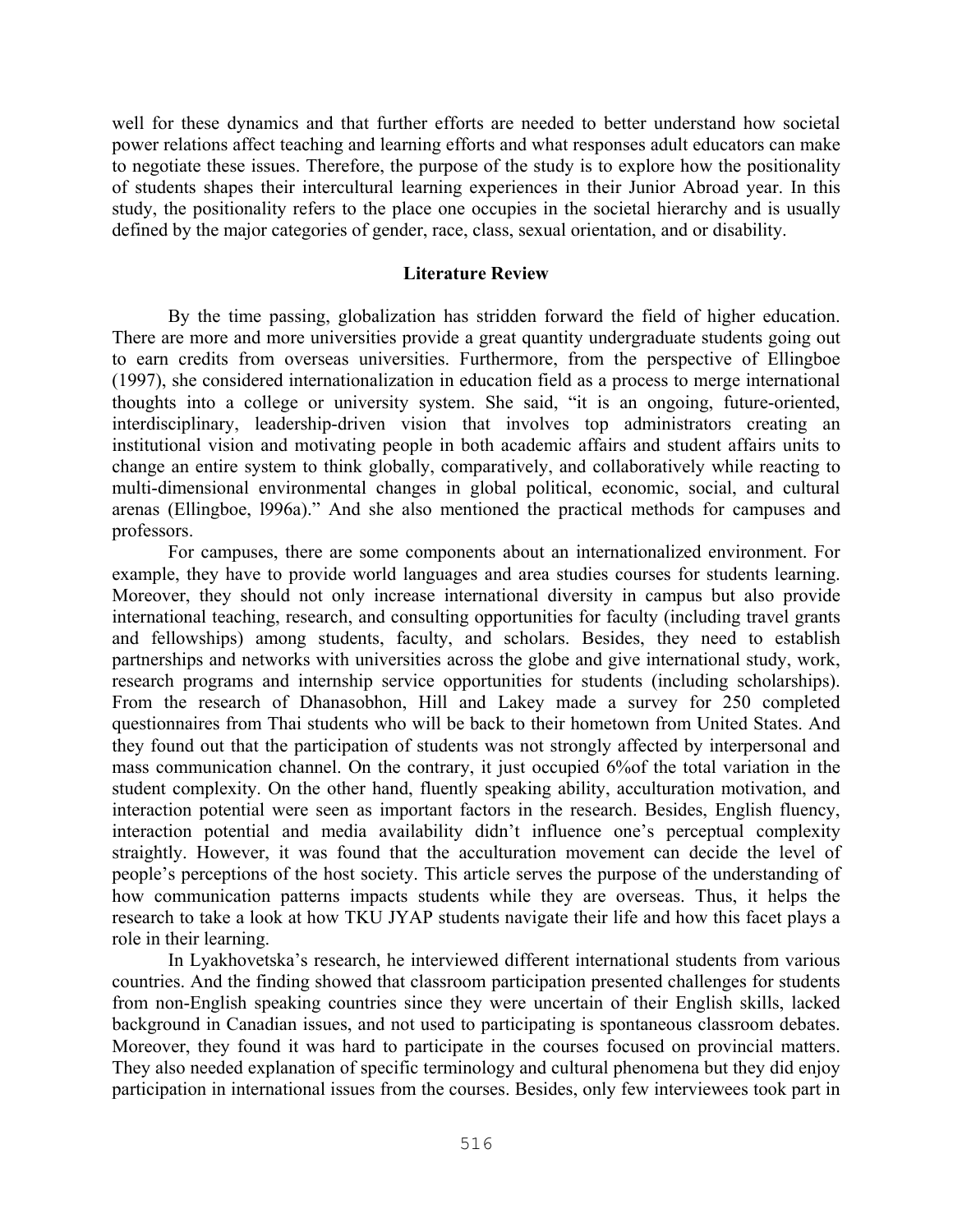social events and extra-curricular academic activities and they also lacked connection with Canadian students and faculty. On the other hand, from the finding, although international students may contribute to development of world friendships by making friends with each other, Canadian students are not necessarily part of these friendships. However, those international students from English-speaking countries were largely successful in making friends or associating themselves with other international students. How TKU's students interact with local students then?

Li and Gasser (2005) use 117 students from 17 Asian countries and regions completed questionnaires about their socio-cultural adjustment, contact with the hosts, ethics identity, and cross-cultural self-efficacy. The results of the present study have some practical implications for educational practices. The study made two contributions to the cross-cultural adjustment literature. First, this study examined Asian international students' socio-cultural adjustment. The findings from this study indicated that contacting with the hosts and cross-cultural self-efficacy were both related to Asian students' successful socio-cultural adjustment. Secondly, by integrating a number of theoretical perspectives, the current study formulated and examined two mediations in the Asian student example. The Asian students' cross cultural self-efficacy was found to be significantly related to their contact with the hosts and socio-cultural adjustment. In conclusion, Asian international students' adjustment is a dynamic process that is influenced by a host of factors. So what is the situation with TKU students when they are JYAP?

# **Research Methodology**

This is a qualitative research focusing on the experiential perspectives of the TKU-Lanyang senior students who came back from JYAP in 2008. Four focus groups were conducted to gather the homogeneous experiences from students during January, 2009. Through their reflective analysis of their experiences, this research examines the issues of power in traditional Euro-American classroom environments and how these classrooms were being transformed with the influences of diverse cultures; specifically considering aspects of class, gender, race and religion.

# **Findings**

#### *Political Identity as an Important Element*

How did the personal identity influence TKU's students' learning while they were studying overseas? One clear theme kept coming up in these focus was that Taiwanese students were being considered Chinese during the year abroad and students hate to be seen as Chinese. A student who studied in Sacramento, CA, USA said,

Taiwan has long been ignored by Americans. Taiwan is only a small dot on the map so Americans see us as a part of them. I strongly felt being discriminated. There is a difference between Taiwan and China in terms of our thoughts and values. I feel uncomfortable about this issue...The problem of national identity was never occurred until I went to study in the states…You know, it is really about the sense of security (Y.L., 27)

Some other students also complaint about people wrong heard Taiwan as Thailand which frustrated them. However, some students take this political issue at ease since they cannot really define what authentic "Taiwanese" culture is when they were asked to take a part in "International Festival" in Winona State University. This powerless situation can also be applied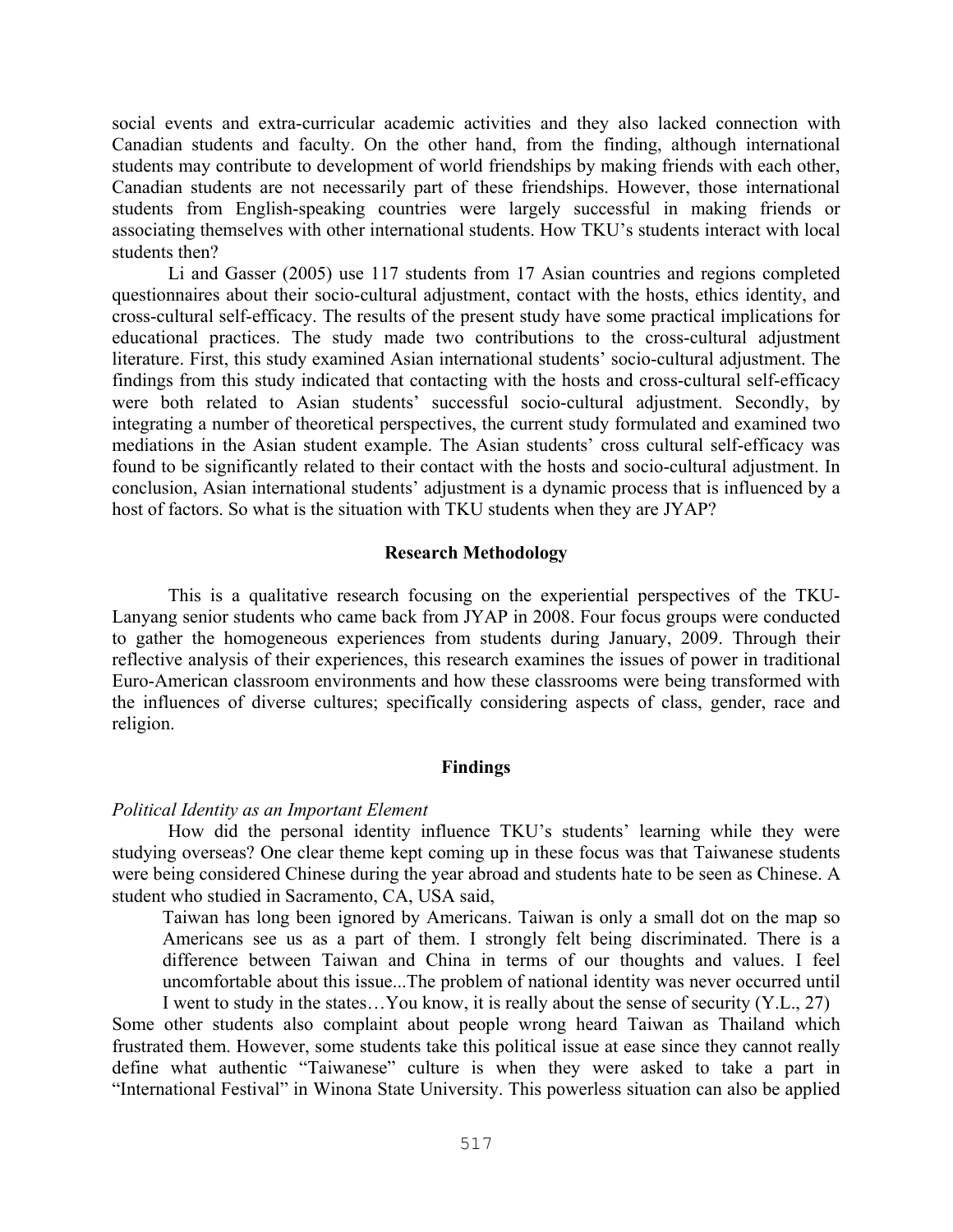to their classroom learning when an American professor claimed that Taiwan indeed is a part of China. Other student who studied in Vienna, Austria, shared a story about a custom officer never sees a Taiwanese passport at the local airport. In sum, Taiwanese students were forced to encounter the political identity only after they learned together with Americans.

# *Being Ignored and Powerless in the Classroom*

In the discussion of how they were treated in the classroom. Without questioning, students faced a lot of difficulties with their limited English. How they were treated depended upon the cultural literacy both of the instructors and the classmates. H.Y. who studied in Winona described that there was not enough time to respond what she thought in the group discussion especially when the group members were decided by the instructors. The other example was given by the student who studied in Sacramento. Y.L. recalled how his three white American teammates left all the work to him as if it was a conspiracy of these three White Americans. S.R. who studied in Washington State University showed the same concern that her opinion was silenced since she did not have a chance to choose the topic or the format of the presentation of her team.

# *Personal Growth Gained through the JYAP*

In general, students owned positive attitude for the JYAP at Tamkang. There are three aspects in their personal growth. First of all, they take an active role in asking and answering questions in the Taiwanese classroom. S.R. also mentioned that most of the time American students were talking nonsense in the class. This culture of American somehow helped her in expressing more after came back to Taiwanese classroom. Matter of fact, students was either shy or intimidated by the authority of teachers to raise or respond to questions in the classroom before they studied abroad. L.S. who studied in Indiana University-Pennsylvania pointed out that she would never argue with the instructor before she went to study abroad. However, she is able to speak up what she thinks in the classroom although she still dares not to challenge the instructor who controls the grades.

## **Conclusion**

In Annie (Ya-Ping) Lee, Lienti Bei, & Sharon A DeVaney did a phenomenological study on the acculturation experience of Taiwanese students who attended universities in the United States as exchange students. They found out that Taiwanese students who immersed in the Confucian tradition had learning difficulties while they were in the classrooms where Socratic instructional style prevailed in the United. Teaching methods such as role play, team project, and case studies were challenging but participants said they became involved and performed well. Overall, the participants in their study felt that they maintained their cultural identity but gained tremendously from exposure to new concepts, skills, and interactions with American professors and students. Similar to this study, many experts propose that many international exchange students come across barriers in learning at their host universities (Berry & Sam, 1997; Biggs, 1996; Prue, 2004). The reason for the difficulty is that education in the U.S. is characterized as Socratic with an emphasis on evaluating questions and solving problems (Greenholz, 2003; Pratt, 1992). In contrast, education in Chinese society is based on Confucian traditions that search for knowledge via memorization, rote learning, and repetition (Hammond & Gao, 2002). Table 1 shows important differences between Socratic and Confucian learning (Tweed & Lehman, 2002).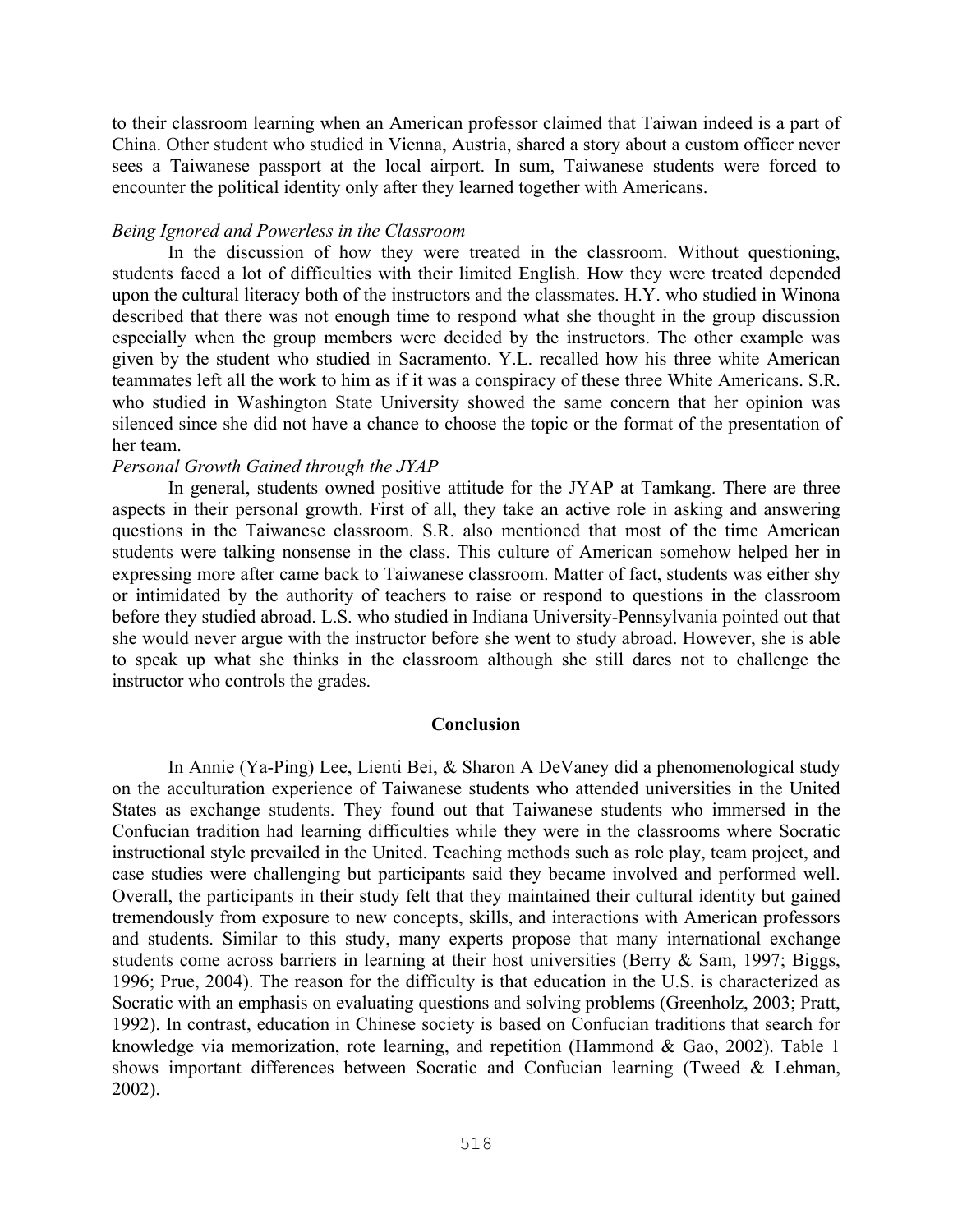# **SOCRATIC LEARNING(WESTERN-INFLUENCED)**

# **CONFUCIAN LEARNING (CHINESE-INFLUENCED)**

|                             | Encourage questions about instructors' presentations Avoid questioning based on instructors' presentations |
|-----------------------------|------------------------------------------------------------------------------------------------------------|
| Private questioning         | Accept or postpone questioning                                                                             |
| Express personal hypotheses | Absorb and embrace concepts taught by instructors                                                          |
| Desire for self-direction   | Structured tasks to learn Focus on practical outcomes                                                      |
| Learning for its own sake   |                                                                                                            |

Table1. Socratic Learning versus Confucian Learning

In spite of the researches above were done for exchange students, Taiwanese students also might face the same problems such as "how did exchange students feel about the relationship between themselves and the students from the U.S.?" and "did they become friends outside of class?" in the year of Junior Abroad. Takacs (2003) also suggests that "how does who you are and where you stand in relation to others shape what you know about the world? To work toward a just world--a world where all have equal access to opportunity--means, as a start, opening up heart and mind to the perspectives of others." In the process of globalization and internationalization, Taiwanese student must be able to hear each other and to respect and learn from what they hear while their learning in Junior Year Abroad. Taiwanese students must understand how they are positioned in relation to others—as dominant/subordinate, marginal/center, empowered/powerless.

In The Feminist Classroom, Maher and Tetreault (2001: 164) describe "the idea of positionality, in which people are defined not in terms of fixed identities, but by their location within shifting networks of relationships, which can be analyzed and changed." For those who teach for social justice, the "and changed" part is crucial: understanding positionality means understanding where you stand with respect to power, an essential skill for social change agents. From this understanding, Taiwanese students have a standpoint from which to challenge power and change themselves. Few things are more difficult than to see outside the bounds of one's own perspective--to be able to identify assumptions that one takes as universal truths, but that instead have been crafted by one's own unique identity and experiences in the world. Takacs also states that we live much of our lives in our own heads, in a reconfirming dialogue with ourselves. Even when we discuss crucial issues with others, much of the dialogue is not dialogue: it is monologue where we work to convince others to understand us or to adopt our view. Simply acknowledging that one's knowledge claims are not universal truths--that one's positionality can bias one's epistemology--is itself a leap for many people, one that can help to make us more open to the world's possibilities.

#### **References**

- Andrew Li & Michael B. Gasser, (2005), Predicting Asian international students' socio-cultural adjustment: A test of two mediation models, *International journal of intercultural relations*, 561-576.
- Cervero, R., & Wilson, A. (1994). Planning responsibly for adult education. A guide to negotiating power and interests. San Francisco: Jossey-Bass.
- Ellingboe, B. J. (1997). The most frequently asked questions about internationalization. Retrieved The University of Minnesota, International Initiatives and Relations site: http://www.cehd.umn.edu/IntEduc/IntFAQs.html#What\_is